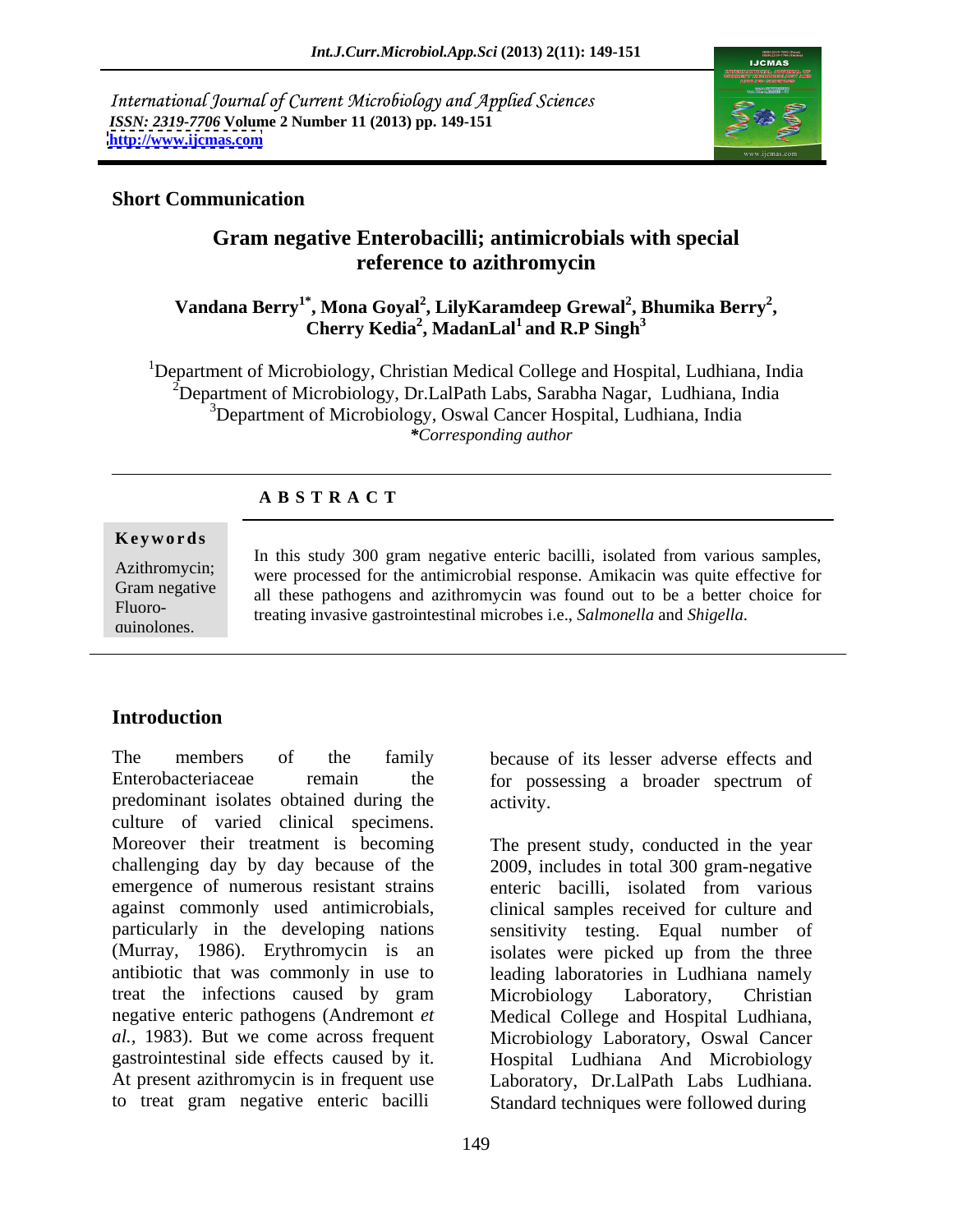| <b>Isolates</b> |            |           |         |         |         | ${\bf A}$ l    | Ak        |
|-----------------|------------|-----------|---------|---------|---------|----------------|-----------|
| E.coli          | 22450      | 156       | 40      | 44      | 43      | 32             | 164       |
|                 | (22.32)    | 69.64)    | (17.86) | (19.64) | (19.20) | (14.29)        | (73.2)    |
| Klebsiella      | 3016       | 21(70.00) | 08      |         | 10      |                | 32        |
|                 | (53.33)    |           | (26.67) | (26.67) | (33.34) | (56.67)        | (93.75)   |
| Salmonella      | 217(80.95) | 20(95.24) | $19-1$  |         |         |                | 16        |
|                 |            |           | (90.48) | (80.95) | (80.95) | (90.48)        | 76.19     |
| Shigella        | 14 09      | 09(64.29) | 07      |         | 09      | $\overline{1}$ | 08(57.14) |
|                 | (64.29)    |           | (50.00) | (57.14) | (64.29) | (85.71)        |           |
| Enterobacter    | 53(60.00)  | 02(40.00) | 04      |         |         | 03             |           |
|                 |            |           | (80.00) | (80.00) | (60.00) | (60.00)        | (80.00)   |

**Table.1** Antibiotic susceptibility pattern (No. of Sensitive Isolates with Percentage)

Cf-Ciprofloxacin, Gf-Gatifloxacin, Ce-Cefotaxime, Ci-Ceftriaxone, Cp-Cefoparazone, At- Azithromycin, Ak-Amikacin

culture of the specimens (Betty *et al.,* 2002) and for the identification of the treat Salmonellosis, which is encouraging. isolates (Betty *et al.,* 2002) Kirby Bauer If we focus upon azithromycin it appears Disk Diffusion Method was used for to be highly effective for Salmonella and studying the antimicrobial susceptibility Shigella species; but is least effective for pattern of these isolates (Mastesen *et al.,* 1969).

isolates were 7%, 4.67%, and 1.67% minimum inhibitory concentrations respectively. (MICs).

different antibiotics. The antimicrobial potentification agent against isolates were quite sensitive towards amikacin. The response of cephalosporins monocytes is 231 times and in showing moderate level of susceptibility towards various pathogens. But

gatifloxacin showed 95.24% effectivity to *E.coli* isolates.

Out of 300 isolates belonging to the family in various enteric infections and pediatric Enterobacteriaceae, *Escherichea coli* was group is quite vulnerable to these predominant i.e. 74.67% (224/300) microbes. Erythromycin cannot be used to followed by *Klebsiella* 10% (30/300). *Salmonella*, *Shigella* and Enterobacter *Salmonella* and *Shigella* because of high Salmonella and Shigella are quite common microbes. Erythromycin cannot be used to treat invasive enteric pathogens like minimum inhibitory concentrations (MICs).

It is evident from the table1.that there is Contrary to this azithromycin penetrates varied response of various microbes for into the cells effectively and hence is a susceptibility testing showed that *E.coli* intracellular pathogens like *Salmonella*  and Klebsiella, the two predominant *typhi*. The ability of azithromycin to for various gram-negative enteric isolates polymorphonuclear leukocytes is 83 times was not encouraging because of high greater than that of serum concentration prevalence of ESBL producing pathogens (Wildfeuer *et al*., 1996). Moreover its in this group. Fluoroquinolones are also dosage schedule i.e. once/twice a day is potenttherapeutic agent against achieve intracellular concentration in monocytes is 231 times and in quite convenient for its administration.